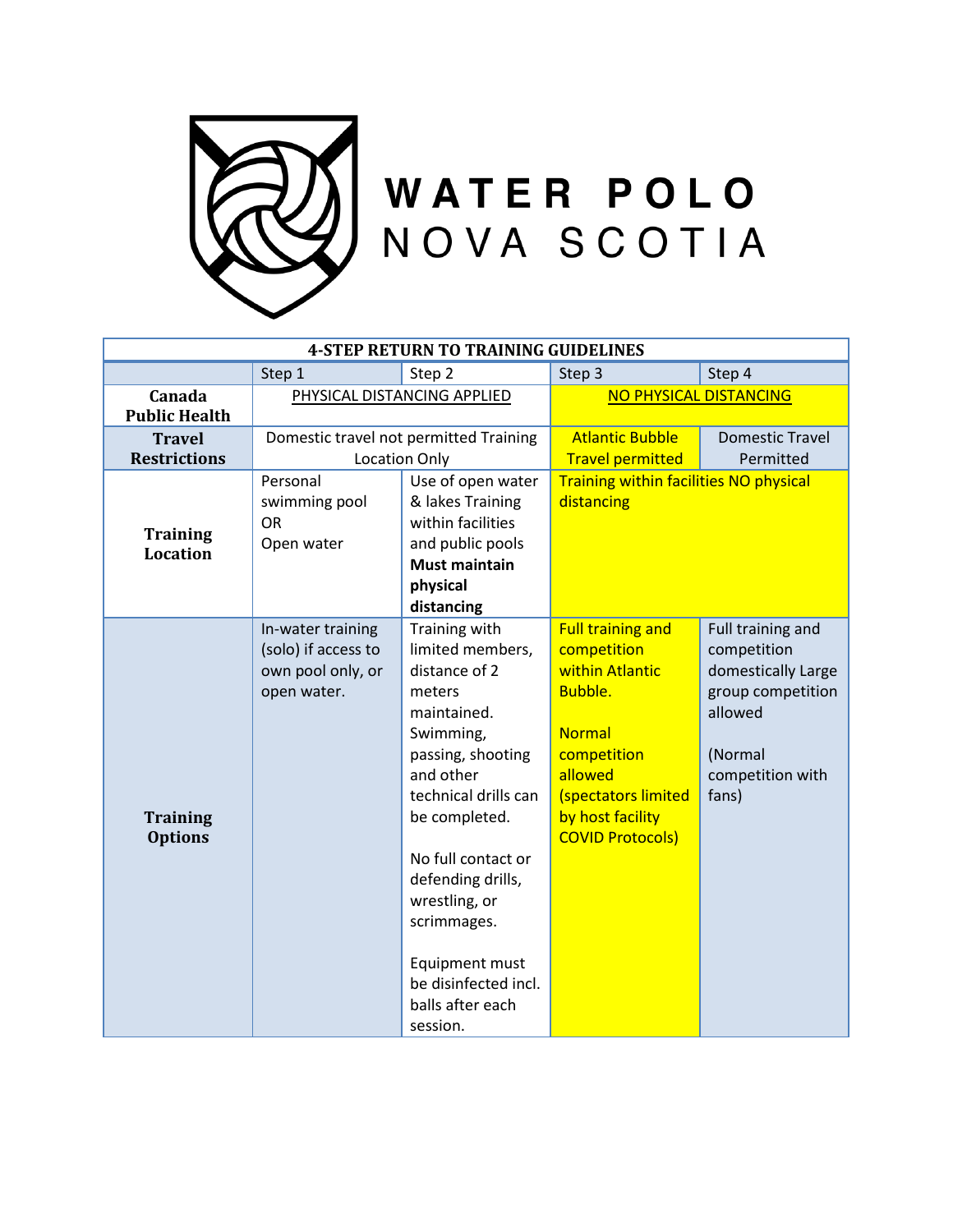|--|

| AQUATIC TRAINING RECOMMENDATIONS - IF HOST FACILITY REQUIRES SOCIAL DISTANCING |                                                                                                                                                                                                                                                                                                                                                                                                                                        |  |  |  |
|--------------------------------------------------------------------------------|----------------------------------------------------------------------------------------------------------------------------------------------------------------------------------------------------------------------------------------------------------------------------------------------------------------------------------------------------------------------------------------------------------------------------------------|--|--|--|
| Participants in the pool                                                       | The following recommendations can be made for swimming pool sizes and<br>adjusted based on different pool configurations to allow for physical<br>distancing:<br>25m x 25m - 12 athletes or less<br>25m x 30m - 15 athletes or less<br>25m x 50m - 20 athletes or less<br>*Note the recommendations above can be adapted based on the space<br>available within facilities and approval of these adaptations by the given<br>facility. |  |  |  |
| <b>Personal Bins on Pool</b><br>Deck (optional)                                | All sport related equipment should be sanitized and left at the pool,<br>athletes can be given their own personal bin or box on the pool deck for<br>sport related equipment such as bathing caps, goggles, WP hats, etc.                                                                                                                                                                                                              |  |  |  |
| <b>Change area</b>                                                             | Athletes can arrive in their training suit and be given a bin on deck to put<br>their clothes, or they can pass through the locker room in a staggered<br>fashion while respecting physical distancing and arrive on the pool deck<br>with a towel only.                                                                                                                                                                               |  |  |  |
| <b>Interactions between</b><br><b>Team Members</b>                             | 2 m distance maintained at all times.                                                                                                                                                                                                                                                                                                                                                                                                  |  |  |  |
| Warm up                                                                        | Limit dry land training on the pool deck.<br>Any dry land or pre-pool activities should be performed before entering<br>the facility.<br>Options of completing warm up can be done outdoors in open air or in<br>another location if permitted.                                                                                                                                                                                        |  |  |  |
| <b>Hydration</b>                                                               | Only water personal water bottles on deck, no food allowed.                                                                                                                                                                                                                                                                                                                                                                            |  |  |  |
| <b>Toilet</b>                                                                  | Sanitation measures after use by each person - facility specific rules should<br>apply.                                                                                                                                                                                                                                                                                                                                                |  |  |  |
| <b>Swim training</b>                                                           | Can be conducted using every second lane, can be subgroups or rotating<br>groups in the water with swimming/static technical work.                                                                                                                                                                                                                                                                                                     |  |  |  |
| Individual ball or<br>technical skills                                         | 2 meters + distance for horizontal drills.                                                                                                                                                                                                                                                                                                                                                                                             |  |  |  |
| <b>Passing &amp; Shooting</b>                                                  | Shooting open net, on a board, on rebounded, passing with partners or<br>subgroups respecting 2 m distance, and shooting on goalie.                                                                                                                                                                                                                                                                                                    |  |  |  |